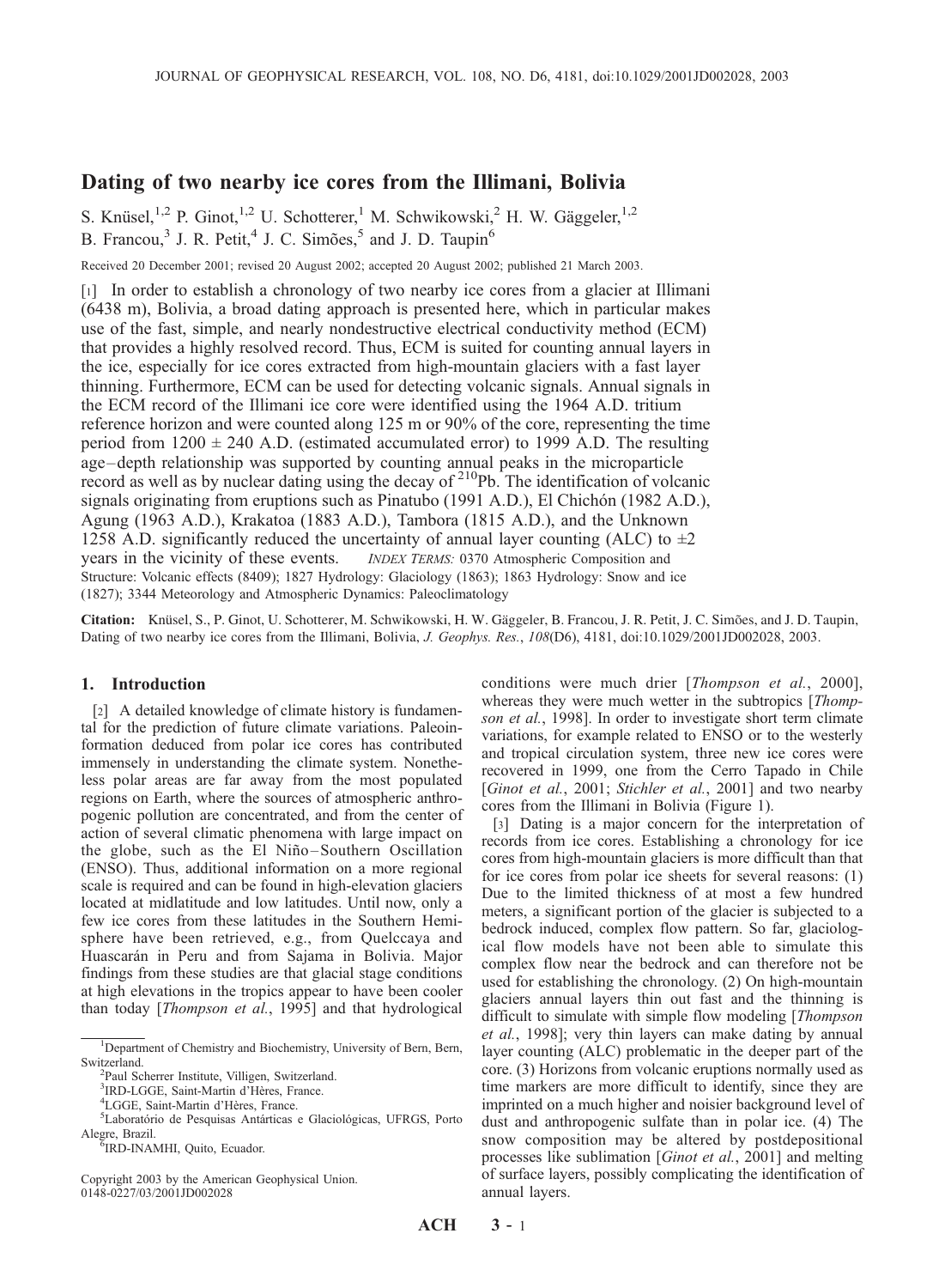

Figure 1. (A and B) The location of the Illimani in South America. The prominent drilling sites (squares) at the Huascara´n, Quelccaya, Sajama, and Cerro Tapado are indicated. (C) Map of the Illimani glacier with the drilling site  $(6300 \text{ m as}1, 16^{\circ}39' \text{S}, 67^{\circ}47' \text{W})$  on the saddle between the two summits Pico Central and Pico Sur. Reproduced with kind permission of the German Alpine Club (Deutscher Alpenverein).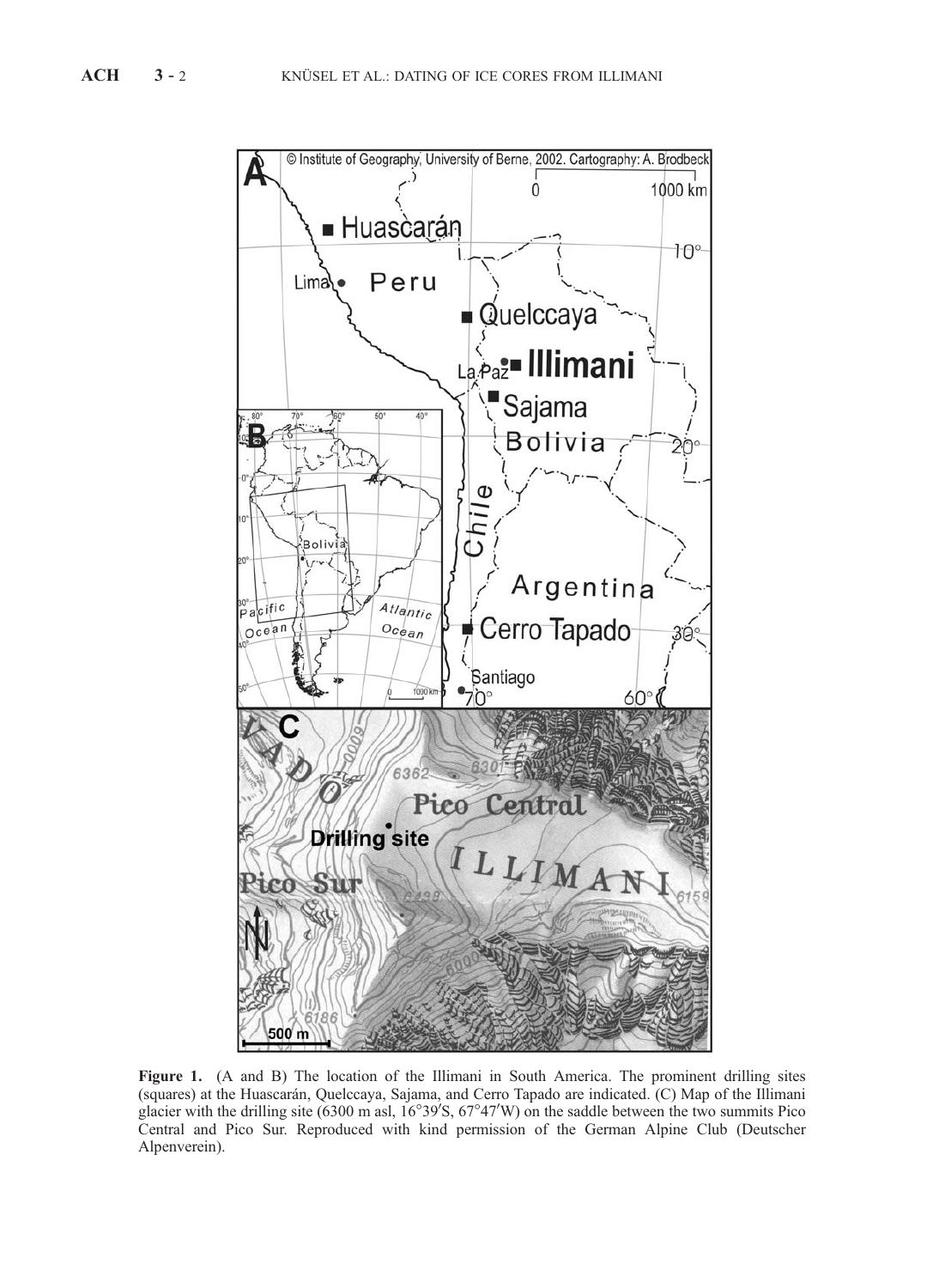[4] The most established and accurate method of ice core dating applied to both ice sheets and glaciers is ALC using seasonally varying signals. A signal can be a stable isotope ratio (e.g.,  $\delta^{18}O$  [*Cole Dai et al.*, 1997]), a concentration of chemical tracers, for instance sulfate [e.g., Cole Dai et al., 1997] and ammonium [Eichler et al., 2000], a bulk parameter such as dust [*Thompson et al.*, 1998], the acidity content (e.g., as indicated by electrical conductivity method (ECM) [Meese et al., 1994]) or the visual stratigraphy [Thompson et al., 1985, 1995]. Counting accuracy is increased when supported by known reference horizons such as the signals from known volcanic eruptions, nuclear bomb testing, or from the Chernobyl reactor accident. The limiting factors of the layer counting method are the layer thickness, which depends on annual accumulation and on layer thinning, and the noise and resolution of the analytical technique used.

[5] A technique, which gives a signal with an extremely high spatial resolution of 1 mm, is ECM [Hammer, 1980]. In polar snow and ice, the ECM signal is mainly responsive to the acid concentration [Hammer, 1980; Legrand et al., 1987; Taylor et al., 1992; Moore et al., 1994], and so normally undergoes seasonal variations in polar ice cores [Hammer, 1983; Hammer et al., 1994]. Layer counting of the ECM signal has been successfully used to date ice cores from Greenland [Alley et al., 1993; Zielinski et al., 1994]. In addition to annual layers, volcanic signals can also be detected in the ECM record of polar [e.g., Clausen et al., 1997; Zheng et al., 1998; Karlof et al., 2000] as well as nonpolar ice cores [Schuster et al., 2000], since these volcanic signals are normally characterized by increased acidity due to sulfuric acid input [Hammer, 1980]. The advantages of ECM, a nearly nondestructive method, are its simplicity and rapidity together with high resolution, making it ideal as a screening method for fast dating. The disadvantages of ECM include a relatively high noise level and a limited reproducibility [Taylor et al., 1992], which makes it difficult to quantify the ECM signal in terms of acidity.

[6] In this study we adopt a broad dating approach with the intention to achieve minimum uncertainty in establishing a chronology of two nearby ice cores from the Illimani in Bolivia. In particular we make use of the ECM method, supported by other dating techniques, and demonstrate the potential of this dating approach for ice cores from smallmountain glaciers with strong layer thinning and irregular annual net accumulation.

# 2. Experimental Methods

# 2.1. Ice Core Drilling and Site Characteristics

[7] In June 1999 two nearby ice cores were recovered within about 10 m from each other from a glacier at about 6300 m above sea level (asl) on the Illimani, Bolivia  $(16°39'S, 67°47'W, Figure 1)$  by a joint expedition of scientists from the French Institut de Recherche pour le Developpement (IRD) and the Paul Scherrer Institute (PSI) in Switzerland. Both ice cores were drilled on the saddle between Pico Central and Pico Sur (Figure 1C) and reached bedrock at depths of 136.7 m (core A) and 138.7 m (core B), respectively. For drilling, a Fast Electromechanical Lightweight Ice Coring System (FELICS) [Ginot et al., 2002b] was used, producing ice core sections with up to 0.9 m in length and 7.8 cm in diameter. The ice core sections were packed and sealed in polyethylene bags in the field, transported frozen to Europe, and kept frozen in a cold room  $(-25^{\circ}C)$  until analysis.

[8] The mean temperature from May 1998 to March 1999 at the drilling site on the Illimani was  $-7^{\circ}$ C (M. Vuille, University of Massachusetts, personal communication, 2002). Ice temperatures are  $-7^{\circ}$ C at 10 m depth in the firn part of the glacier [*Ginot et al.*, 2002a] and  $-8.4^{\circ}$ C near bedrock [Zweifel, 2000]. The firn-ice transition is at a depth of  $37 \text{ m}$  (density  $> 0.82 \text{ g cm}^{-3}$  is considered to be ice), and the mean annual accumulation amounts to 0.58 m water equivalent (m weq)  $yr^{-1}$  (see below). A few faint dust layers were found in the cores, but no visible ash layers were observed. Air and ice temperatures indicate that dry firn prevails, which is corroborated by the fact that meltfeature percentages [Kameda et al., 1995] are low, i.e., in the firn the average value is 6.8% (calculated for each ice core section separately), ranging from 1% to 22%. Thus, glaciochemical records are assumed to be preserved. Although high sublimation rates of 1.2 mm weq  $d^{-1}$  were observed at this site during the short dry season, the overall influence of sublimation on the ice core record seems to be limited [Ginot et al., 2002a].

#### 2.2. Sample Preparation and Analyses

[9] ECM measurements were performed at the Laboratoire de Glaciologie et Géophysique de l'Environnement (LGGE) in Grenoble. The lengths of the ice cores and the positions of the breaks were recorded manually. A layer of about 1 cm was removed longitudinally from the ice core with a band saw and the new surface was polished with a scalpel to remove possible unevenness and snow shavings. Two electrodes, separated by 22 mm, were slid along the freshly cut surface with an applied potential difference of 1500 V. A depth resolution of about 1 mm was achieved, given by the sliding speed along the ice core and the sampling time for each data point. The two cores were analyzed at different temperatures (core A:  $-15^{\circ}$ C, core B:  $-20^{\circ}$ C) and at different times after the recovery. In core B, the current measured in the firn part was higher than in the ice part. The opposite was observed in core A. We suggest that this phenomenon is due to a different contact between the ice and the electrodes (contact pressure) [Legrand et al., 1987] and a different temperature while measuring.

[10] At the LGGE, the topmost 50 m of core A was subsampled, mostly continuously, by cutting half of the core in 6– 10 cm sections in a cold room. The outer layer of each section was removed using a specially designed stainless steel plane in a laminar flow bench. Melting and partitioning for ion chromatography and microparticle analyses was carried out in a class 100 clean room. The samples were kept frozen in precleaned containers until analysis.

[11] Microparticle size distributions in 256 size intervals from 0.67 to 20.89  $\mu$ m diameter were measured by a Coulter Multisizer IIe with a 50  $\mu$ m orifice. For counting a prefiltered NaCl solution was added to 0.5 mL of sample to obtain an electrolyte solution of 1% NaCl. All samples were shaken gently three times before measurement to reduce the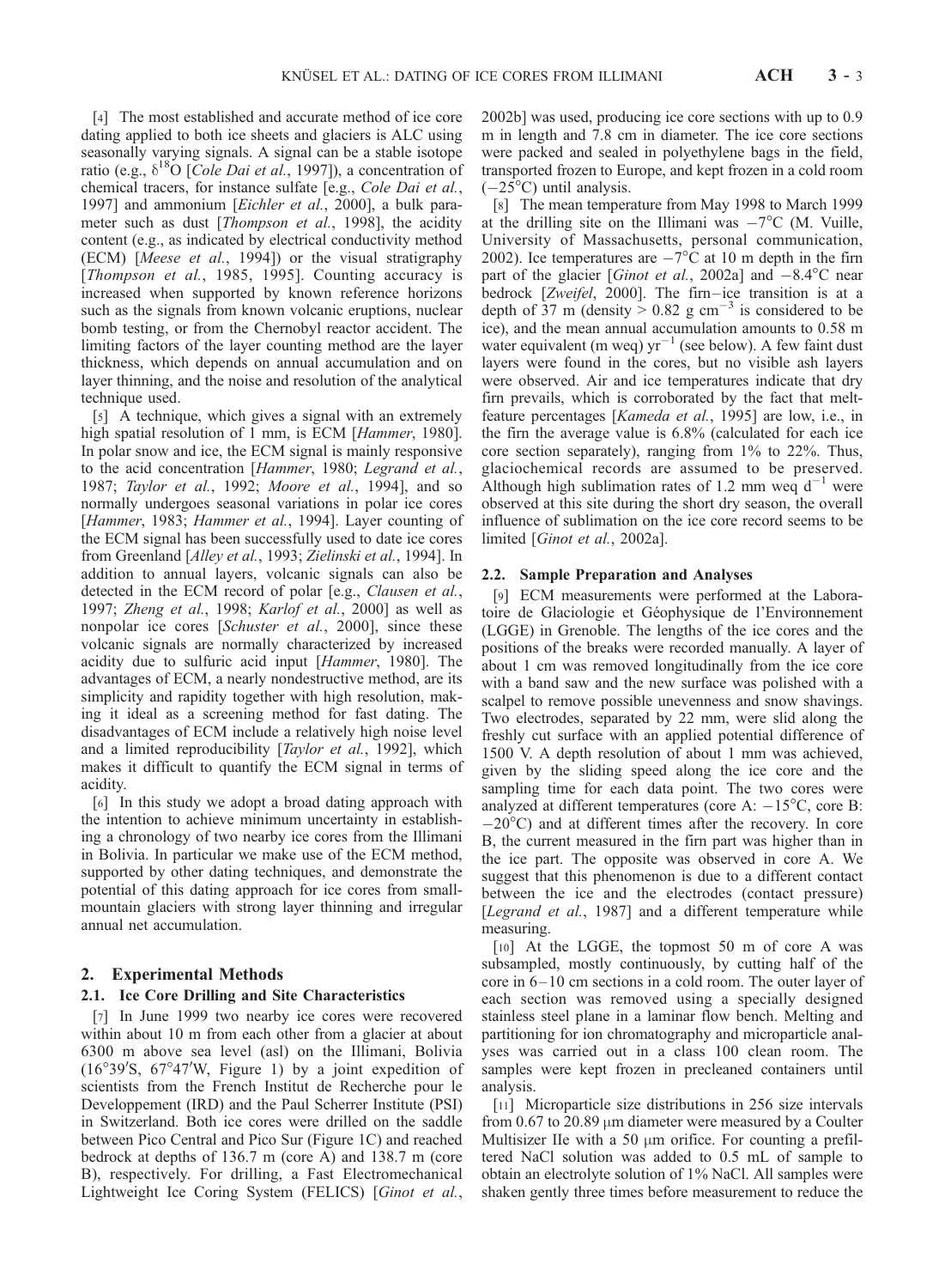

Figure 2. (A –D) The general appearance of the raw (thin line) and Gaussian-filtered (thick line) ECM signals of core B. A Gaussian filter with a depth-adapted width ( $\sigma$  = 200, 15, and 3 at a depth of 0–30, 45– 50, and 110– 111 m, respectively) was applied to remove high-frequency noise. Gaps correspond to breaks in the ice core. (A and B) The ECM signal in the firn part of the core (e.g., between surface and 35 m depth) is noisier. Between the surface in 1999 A.D. and the tritium peak in 1964 A.D. (hatched mark),  $37 \pm 3$  annual layers were counted (the gray vertical lines mark the years). The age from ALC with the corresponding estimated error is given.

sedimentation of large particles. Blank values were typically 300 –600 particles per mL, i.e., about 1 order of magnitude lower than the cleanest samples analyzed.

[12] The pH in the upper part of ice core B was determined using an 8103 Orion Electrode with a Metrohm pH meter 605 (sample volume 1 mL, addition of 10  $\mu$ L 1 M KCl) and was converted to  $H^+$  concentrations. The error in

the H<sup>+</sup> concentration was estimated to 3  $\mu$ mol L<sup>-1</sup> due to uncertainties in measuring electrode potentials and low ionic strength of the melted sample. For this purpose, ice core segments were decontaminated in a cold room at the PSI by using a modified band saw (stainless steel blades, with Teflon covered table tops and saw guides) and prepared according to *Eichler et al.* [2000].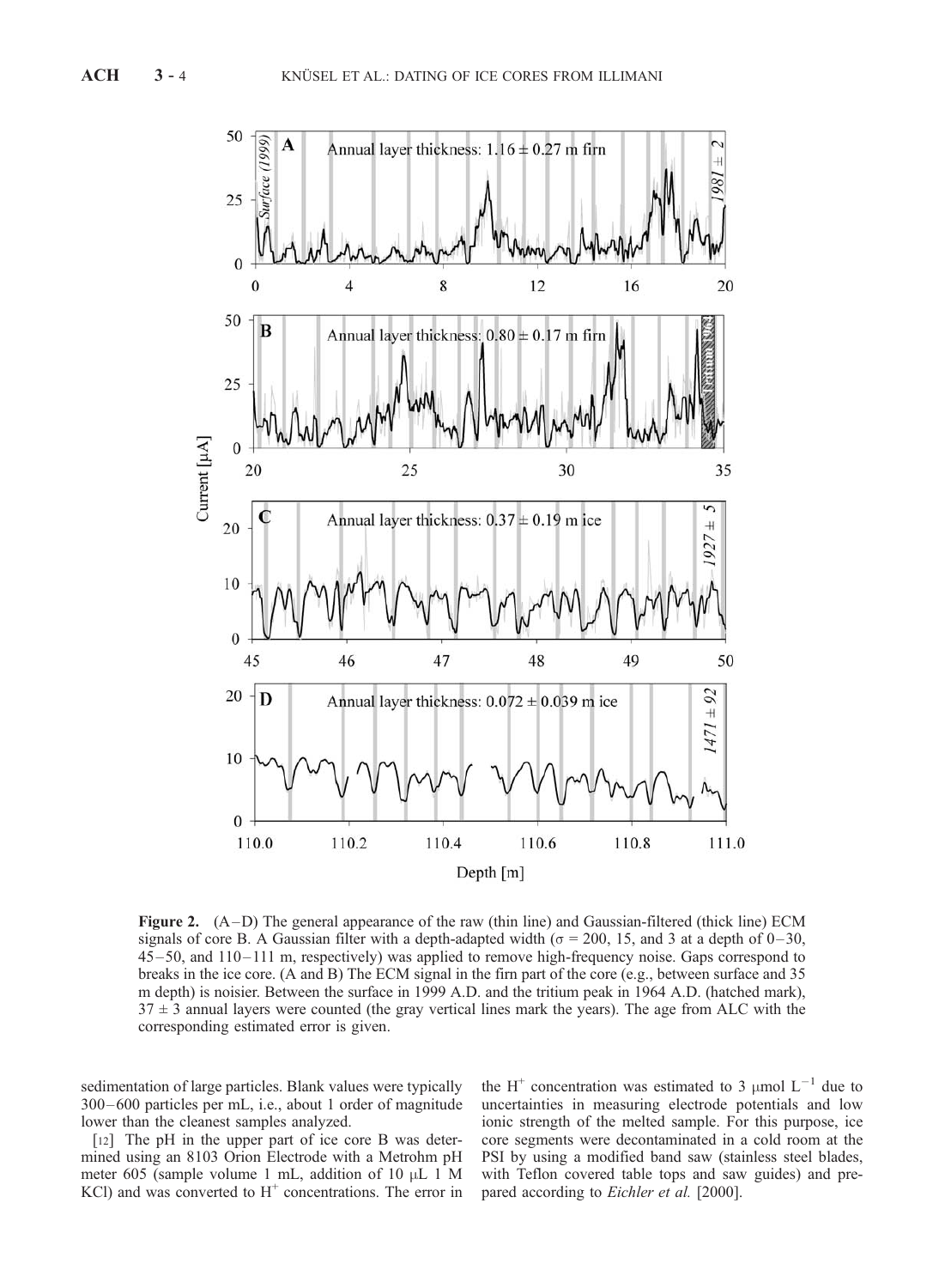

Figure 3. Comparison of the ECM signal (raw data: thin line, Gaussian-filtered data: black line; both left-hand scale) with microparticle and  $H^+$  concentrations. (A) ECM and the microparticle record (dashed line, right-hand scale) of core A. (B) ECM signal of core B and the  $H^+$  concentrations (dashed line, righthand scale) calculated from the pH. The error of the H<sup>+</sup> concentration is around 3  $\mu$ mol L<sup>-1</sup>. High H<sup>+</sup> concentration induces large ECM peaks, whereas at maxima of microparticle concentrations minima in the ECM record are observed.

[13] For the analysis of tritium originating from nuclear weapons testing, the outer parts (as contamination is not a problem) of ice core B were scraped off in the cold room with a scalpel and used for analysis. The depth resolution was about  $0.7$  m. Samples of  $50-70$  mL volume were melted and subsequently analyzed by direct liquid scintillation counting in a low level laboratory at the University of Bern [Schotterer et al., 1998].

 $\begin{bmatrix} 14 \end{bmatrix}$ <sup>210</sup>Pb was measured by  $\alpha$ -detection of its granddaughter <sup>210</sup>Po. Samples of 100 or 200 mL with a depth resolution of about 0.7 m were melted, chemically prepared and <sup>210</sup>Po was electrolytically deposited on silver plates as described by Gäggeler et al. [1983].

#### 2.3. Data Analysis

[15] The ECM signal had to be processed for breaks, since they induce a low current in this record. These artifacts were removed manually by deleting data around 1 cm to the right and left of the position of the break in the data set. The total length of the breaks was around 10% of the entire ice core. To remove high-frequency signals (noise), a Gaussian filter over 100 data points with a manually chosen depth-dependent width was applied to the ECM signal. For using this filter, data gaps originating

from artifacts were ignored, which means that data were treated as if they were adjacent.

#### 3. Results and Discussion

#### 3.1. The Tritium Peak

[16] The tritium activity maximum was observed at a depth of 31.9–34.7 m (not shown). In the Southern Hemisphere the tritium activity maximum due to nuclear weapons testing occurred in 1964– 1967 A.D. and has already been detected in ice cores from southern latitudes (e.g., Cerro Tapado, Chile [Ginot, 2001], and Sajama, Bolivia [*Thompson et al.,* 1998]). Therefore we attribute the high tritium activity at 34.7 m to the year 1964 A.D.

## 3.2. Dating by ALC

#### 3.2.1. ECM Record

[17] The general appearance of the ECM signal is illustrated in Figures 2A and 2B for the topmost 35 m of core B. Most of the peaks show a complex structure. The minima between peaks are mostly pronounced and were therefore used for counting the supposed annual layers. Counting these minima down to a depth of 35 m resulted in an age of  $37 \pm 3$  years. This corresponds well to the 1964 A.D. tritium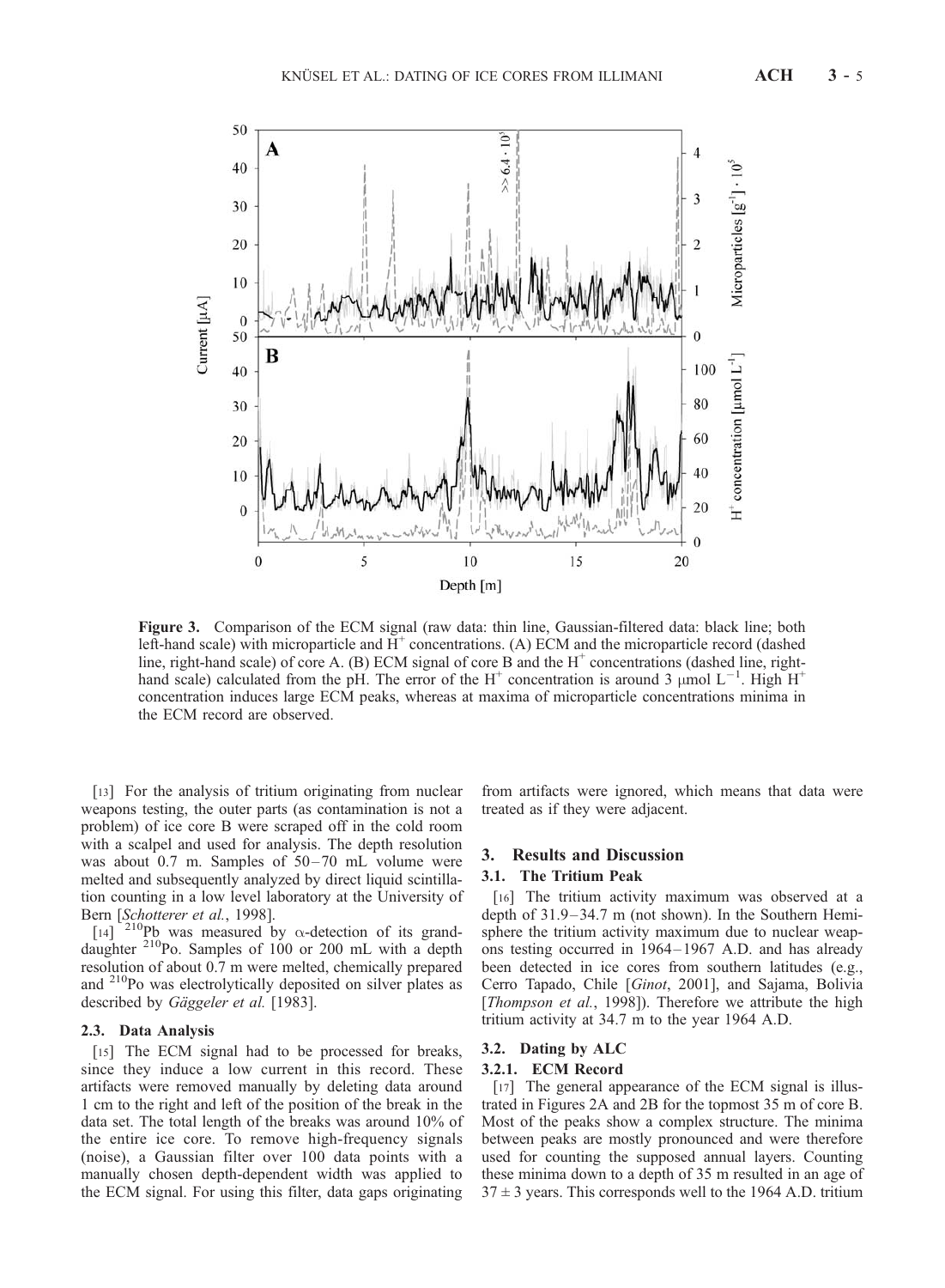

Figure 4. Age-depth relationship for the upper 70 m of the two ice cores obtained by ALC using the ECM signal (for both cores A and B, core labels are given in parentheses) and the concentration of microparticles (core A only). The averaged ages from ALC are shown along with the estimated error range (vertical distance between top and bottom line) for core B. In addition, age– depth points from <sup>210</sup>Pb nuclear dating and the tritium horizon in 1964 A.D. from the bomb testing are indicated (both core B). The error on the <sup>210</sup>Pb age determination is the mean two-sigma standard deviation of single <sup>210</sup>Pb activities averaged over 7 m depth (range indicated by the horizontal bars). The error includes variations in the annual  $^{210}Pb$  deposition and the counting error of the activity measurement.

horizon at a depth of 34.7 m. Therefore, the peaks in the ECM signal (Figure 2) are assumed to represent annual layers. Additional examples showing the annual layers deeper in the ice core are given in Figures 2C and 2D.

[18] Figure 3 illustrates the relationship between ECM and microparticle concentrations in core A and between ECM and  $H^+$  concentrations in core B. At high microparticle concentrations low ECM currents are observed (Figure 3A), whereas large ECM peaks are accompanied by high concentrations of  $H^+$  in the ice (Figure 3B). Thus, we assume the annual variations in the ECM record are due to varying  $H^+$ , microparticle, and major ion concentrations, whereas large ECM peaks are related to high  $H^+$ concentrations.

[19] In order to determine the error of ALC, ECM layer counting was performed three times. In the first counting minima were counted without applying a strict criterion. To estimate the error margins, the second time pronounced minima were considered as years, whereas the third time only the fewer minima reaching the baseline were counted. For core B, annual layers are identified down to a depth of 125 m, representing 90% of the total core. The mean age was calculated by averaging the results from the three counts, and the estimated accumulated error is the twosigma standard deviation. The age obtained for 125 m is  $1200 \pm 240$  A.D., corresponding to  $800 \pm 240$  years covered by this section of the core. The estimated accumulated error in core B with the corresponding ages in parentheses is 5 years at 50 m (72 years), 66 years at 100 m (397 years), and 175 years at 120 m (680 years). For core A, ECM data are available down to 96 m. Between 96 and 112 m measurements could not be performed due to poor core quality. Deeper in the ice core the ECM resolution is reduced because of a technical difficulty. Thus, ALC was conducted for the top 96 m, corresponding to  $380 \pm 68$  years. The chronologies of the two ice cores agree well in the overlapping section from the surface to 96 m depth.

[20] There are two primary reasons why the counting error is high. First, counting of peaks with a complex structure leads to a higher error, as the peak structure sometimes has pronounced minima, which could be mistaken for an annual layer. An example of this can be seen in Figure 2A at a depth of 4 m, where it is not clear whether this broad peak with a central minimum corresponds to 1 or 2 years. Second, the large counting error cannot be reduced by counting annual layers of different parameters as performed in other studies [e.g., Meese et al., 1994; Cole Dai et al., 1997].

#### 3.2.2. Microparticle Record

[21] The fluctuations in the microparticle concentration were also used for ALC in core A down to a depth of 50 m (Simões et al., Forty years of environmental record form the Nevado Illimani ice core, central eastern Andes, manuscript, in preparation). The appearance of the distinct seasonal maxima is shown in Figure 3A.

# 3.3. Nuclear Dating by <sup>210</sup>Pb

[22] An additional and independent timescale was obtained by 210Pb dating. The time range accessible using this method is about 100 years and is determined by the 22.3 year half-life of <sup>210</sup>Pb. From the linear regression of the <sup>210</sup>Pb activities plotted on a logarithmic scale against depth,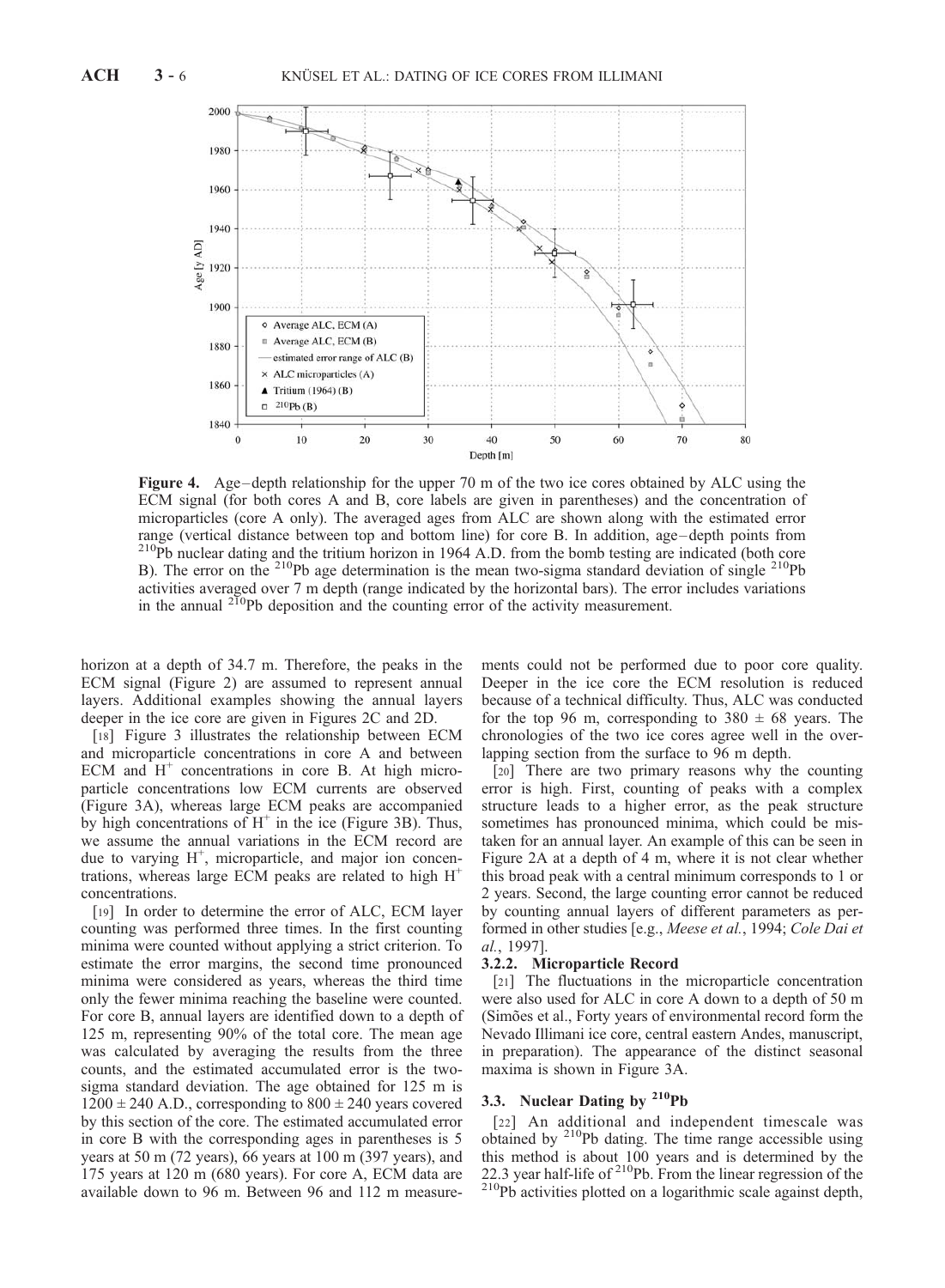

Figure 5. Examples of the ECM signatures in core A (gray) and B (black) showing pronounced similarities. The signals were attributed to the volcanic eruptions of Krakatoa (1883 A.D., peak A11/B9), Tambora (1815 A.D., peak A13/B16), and the Unknown 1258 A.D. (peak A26/B41). The horizontal lines depict the two-sigma limits used for identifying volcanic signals. The two peaks B39/B40 probably belong to the very prominent triplet observed several years following the eruption in 1258 A.D.

we derived an age–depth relationship [Eichler et al., 2000], which agrees well with the chronology obtained from ALC results for the period from 1900 to 1999 A.D. (Figure 4).

### 3.4. Identification of Volcanic Signals

[23] Major volcanic eruptions eject large amounts of sulfur, mostly as sulfur dioxide, into the atmosphere. Oxidiz-

ing processes in the atmosphere transform this gas to sulfuric acid, which is deposited by precipitation on the glacier. High acid levels in ice increase the electrical conductivity [Hammer, 1980; Legrand et al., 1987; Taylor et al., 1992; Moore et al., 1994], which can be detected by ECM measurements. In the Illimani ice cores, large ECM peaks also correspond to high  $H^+$  concentrations, as illustrated in Figure 3B.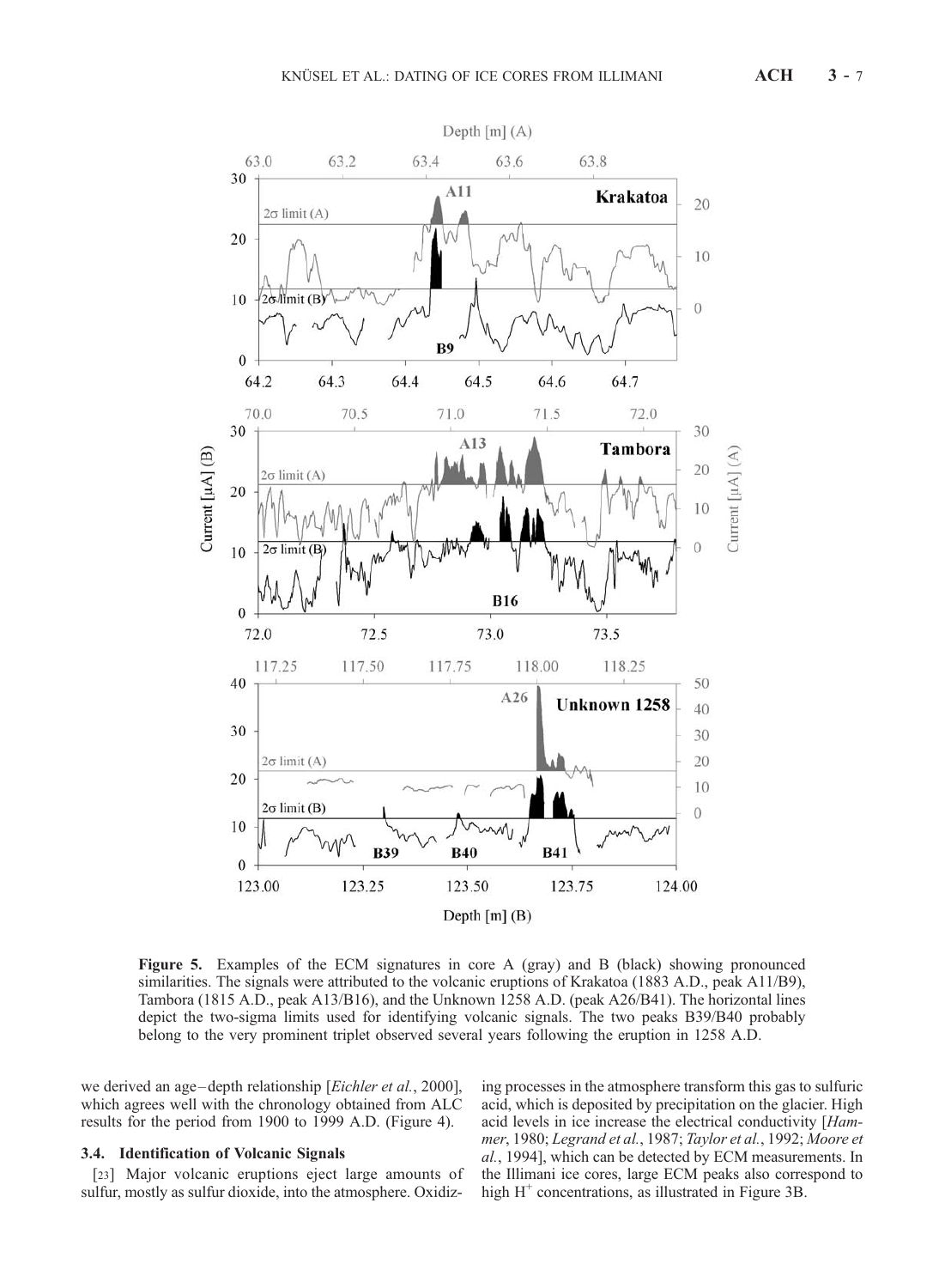Table 1. Characteristics of ECM Peaks Selected by the Criteria Larger Than a Two-Sigma Limit, Duration of at Least 0.5 Years and Similar Peak Shape

| Peak           |                | Depth $[m]$ |       | Duration<br>[years] $a^a$ |     | Starting date<br>[years $A.D.]^b$ |                |
|----------------|----------------|-------------|-------|---------------------------|-----|-----------------------------------|----------------|
| (A)            | (B)            | (A)         | (B)   | (A)                       | (B) | (A)                               | (B)            |
| A <sub>1</sub> | B1             | 9.1         | 9.9   |                           |     | $1993 \pm 1$                      | $1992 \pm 1$   |
| A <sub>2</sub> | B <sub>2</sub> | 18.4        | 17.5  | 3                         | 3   | $1982 \pm 3$                      | $1982 \pm 2$   |
| A <sub>4</sub> | B <sub>5</sub> | 33.5        | 34.2  | 4                         | 2   | $1962 \pm 5$                      | $1963 \pm 3$   |
| A6             | <b>B6</b>      | 38.9        | 38.6  |                           |     | $1954 \pm 6$                      | $1955 \pm 2$   |
| A11            | <b>B</b> 9     | 63.4        | 64.4  |                           |     | $1884 \pm 14$                     | $1876 \pm 6$   |
| A13            | <b>B</b> 16    | 71.3        | 73.2  | 4.5                       | 5   | $1841 \pm 27$                     | $1823 \pm 21$  |
| A26            | <b>B41</b>     | 118.1       | 123.7 | -                         | 4.5 | no ALC                            | $1236 \pm 221$ |

Core labels are given in parentheses.

a Duration estimated by ALC.

<sup>b</sup>The starting date was estimated by ALC.

#### 3.4.1. Criteria for Detecting Volcanic Signals in the Ice Cores

[24] For the detection of ECM peaks from volcanic eruptions the firn and ice part were treated separately (see section 2.2). The detection criteria were developed according to Cole Dai et al. [1997, 2000] and Karlof et al. [2000] using a two-sigma limit. Peaks larger than the two-sigma limit were considered to be of volcanic origin. The data were then reprocessed, as it is important to average the seasonal signal, but not to include the formerly attributed ECM peaks. A second two-sigma limit, again for firn and ice separately, was calculated after removing data previously identified as volcanic signals. The resulting twosigma limits with core labels in parentheses are  $11.7 \mu A$ (A) and 18.3  $\mu$ A (B) in the firn and 16.3  $\mu$ A (A) and 11.9  $\mu$ A (B) in the ice part of the core.

[25] The first criterion for detecting peaks of volcanic origin involved the selection of peaks larger than the second two-sigma limit with duration of at least half a year. In order to eliminate false-positive ECM peaks caused by the high noise level of the ECM in the Illimani ice cores, a second criterion was applied where only peaks with similar signature in both cores were considered. Figure 5 illustrates the remarkable similarity of three of these volcanic signals. Using the first criterion, 26 peaks were identified in core A and 49 in core B (continuous numbering of the ECM peaks). After applying the second criterion, only seven peaks remained. Table 1 lists these seven peaks, including depth, approximate age (estimated

by ALC) and peak duration for both cores. Since the reproducibility of ECM is limited, peak intensity data are not presented.

### 3.4.2. Assignment of the Volcanic Signals to Known Eruptions

[26] The eruptions described below might imprint a volcanic signal in the ice cores from the Illimani. Volcanic eruptions detected in ice cores of both polar regions (socalled bipolar events [Langway et al., 1995]) may be observed as an ECM peak in the Illimani cores. Moreover, volcanic eruptions with a Volcanic Explosivity Index (VEI) equal to or greater than 4 may produce a signal in the ice (VEI from the study of Simkin et al. [1981]). However, volcanic eruptions north of about  $60^{\circ}$ N were not considered here, since, e.g., the major eruption of Laki (Iceland, 64.1°N, 18.2°W, VEI 4) in 1783 A.D. was not visible in both cores. An additional criterion, the strength of a volcanic eruption as indicated by the dust veil index (DVI) from the study of Lamb [1970] was used, because it is sometimes difficult to derive the aerosol loading from the VEI [Robock and Free, 1995]. Furthermore, no visible ash layers were observed in the ice cores from the Illimani, so local eruptions seem to be of minor importance.

[27] Known major volcanic eruptions were assigned to the seven ECM peaks satisfying both selection criteria in the ice cores, considering the approximate age from ALC and the signal duration. For a rough comparison, the duration of different volcanic eruptions were taken from ice core records of volcanic signals from Greenland [e.g., Zielinski et al., 1994; Clausen et al., 1997] and Antarctica [e.g., Moore et al., 1991; Cole Dai et al., 2000; Karlof et al., 2000].

[28] The assignment of ECM peaks to volcanic eruptions is listed in Table 2. ECM peaks from large volcanic events such as the eruption of Pinatubo (1991 A.D.), El Chichón (1982 A.D.), Agung (1963 A.D.), Krakatoa (1883 A.D.), Tambora (1815 A.D.), and the Unknown 1258 A.D. (see Table 2 and Figure 6) are observed in these midlatitude ice cores. However, signals from other important volcanic eruptions might be missing due to the poor quality of core A from 96 to 112 m combined with the restrictive second criterion.

[29] The large volcanic signals of Tambora are remarkably similar in both cores (Figure 5). The duration of this volcanic signal is 4.5 years (A) and 5 years (B) and this agrees well with the duration of  $2.5-4$  years reported in the

Peak number

Table 2. Large ECM Peaks Assigned to Prominent Volcanic Eruptions

| Peak number |                        | Eruption date                              |                   |                            |  |  |
|-------------|------------------------|--------------------------------------------|-------------------|----------------------------|--|--|
| (A)/(B)     | Volcanic eruption      | Location                                   | [years $A.D.]a$   | $VEI^a/DVI^b$              |  |  |
| A1/B1       | Pinatubo               | $15.1^{\circ}$ N, $120.4^{\circ}$ E        | 1991              | 6                          |  |  |
| A2/B2       | El Chichón             | $17.3^{\circ}$ N, $93.2^{\circ}$ W         | 1982              |                            |  |  |
| A4/B5       | Agung                  | 8.3 $\textdegree$ S, 115.5 $\textdegree$ E | 1963              | $4/400$ (SH)               |  |  |
| A6/B6       | Bezymianny or Nilahue? | 56.0°N, 160.6°E; 40.4°S, 72.1°W            | 1956; 1955        | 5; $4/(10 \text{ NH})$ ; - |  |  |
| A11/B9      | Krakatoa               | 6.1°S, $105.4$ °E                          | 1883              | $6/1000^{\circ}$           |  |  |
| A13/B16     | Tambora                | 8.3 $\textdegree$ S, 118.0 $\textdegree$ E | 1815              | $7/1500$ (SH)              |  |  |
| A26/B41     | Unknown 1258           |                                            | 1258 <sup>d</sup> | n.a.                       |  |  |

n.a.: not available.

DVI values in brackets are free estimate of DVI.

NH: Northern Hemisphere, SH: Southern Hemisphere.

<sup>a</sup> From the study of *Simkin et al.* [1981].

 $b$ DVI values are from the study of *Lamb* [1970].

Total veil in group of eruption years.

<sup>d</sup>From the study of Stothers [2000].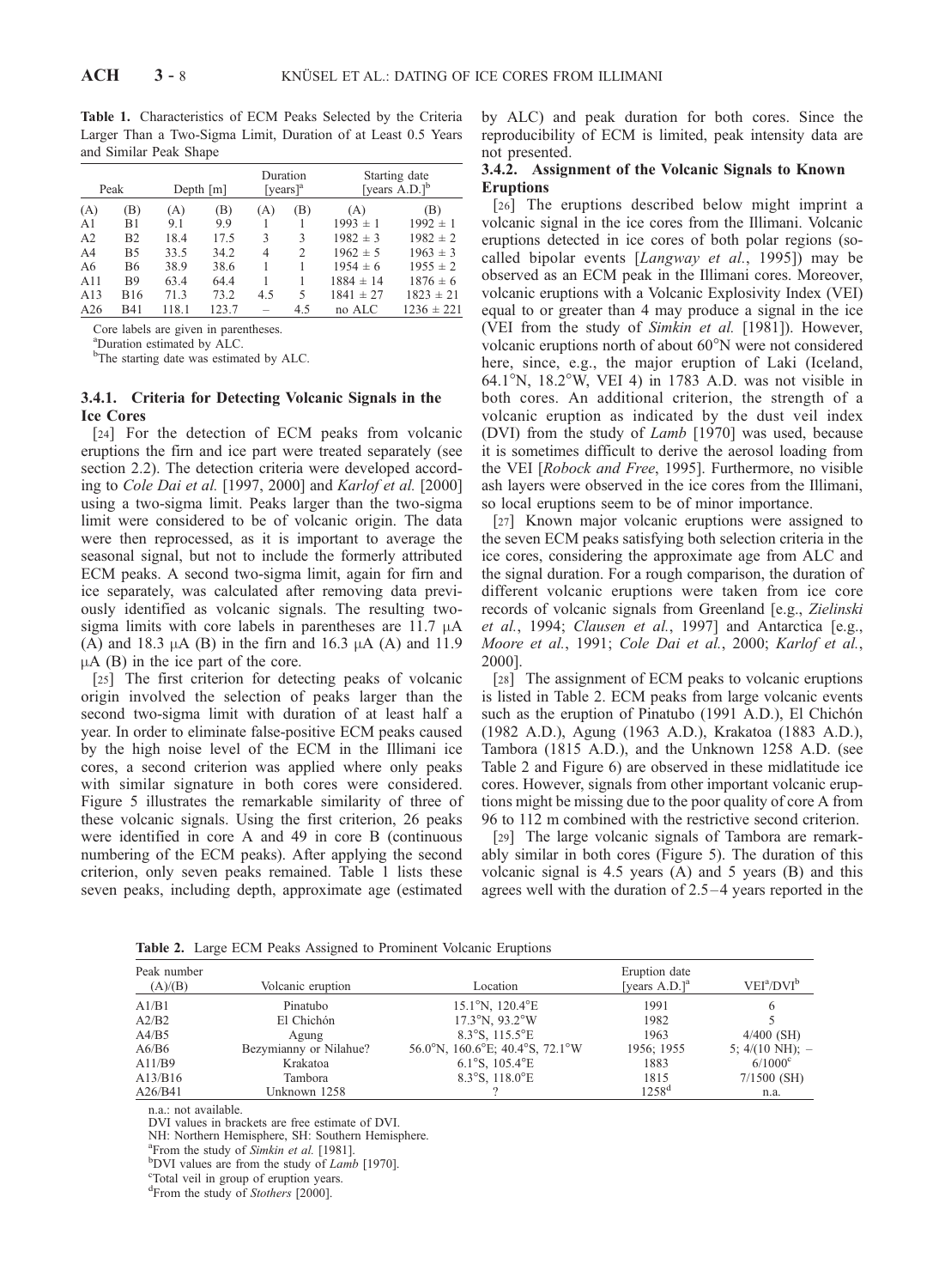

Figure 6. Age-depth relationship obtained by a firn-densification model [Herron and Langway, 1980] (magnification of the upper 80 m, left-hand scale) and by two ice-flow models [Dansgaard and Johnsen, 1969; Nye, 1963] (UP: upper part, LP: lower part). Model results near bedrock are rather uncertain, as the model ignores bedrock topography. Additionally, a fit of the ice-flow model [Dansgaard and Johnsen, 1969] through the age–depth points from the ALC, the  $^{210}Pb$  dating, and the volcanic signals of Tambora and the Unknown 1258 A.D. is shown (forced to go through the age at the firn–ice transition received by the firn-densification model). This, together with the results of the firn-densification model [Herron and Langway, 1980], forms the final continuous age-depth relationship of the Illimani ice core.

literature [e.g., Delmas et al., 1992; Langway et al., 1995; Cole Dai et al., 2000; Karlof et al., 2000]. The intensity of peak A26 is the highest observed in the entire core A. From the age estimated by ALC we attribute the two volcanic peaks A26 and B41 to a massive volcanic eruption in 1258 A.D. [Stothers, 2000]. The duration of the volcanic aerosol loading in the atmosphere was estimated by Stothers [2000] to be 4 years, agreeing well with the observed duration of 4.5 years (B). In core B, a few years following this signal, two additional peaks are visible (Figure 5, B39, B40), possibly belonging to the well-known triplet after the 1258 A.D. event [Langway et al., 1995].

## 3.5. Firn-Densification and Ice-Flow Behavior

[30] Firn-densification and ice-flow models were applied to investigate the glacier flow behavior and to compare the resulting age – depth relationship with the chronology obtained above. As input for the models, a mean annual layer thickness of 0.58 m weq  $yr^{-1}$  was used, which was calculated from the depth of the tritium peak. The firndensification model considers only compaction of the layers, ignoring layer thinning, whereas ice-flow models take into account only thinning processes. These models

were originally developed for large ice sheets, not for highmountain glaciers. They ignore bedrock topography and assume steady state conditions.

[31] The firn-densification model of *Herron and Lang*way [1980] was applied using the parameters accumulation, density of ice  $\rho_i$  of 0.917 g cm<sup>-3</sup>, initial snow density  $\rho_0$  of 0.42 g cm<sup>-3</sup> and temperature of  $-8^{\circ}$ C. The temperaturedependent rate constants  $k_0$  and  $k_1$  were 0.11 and 0.035 respectively.

[32] The ice-flow behavior was also modeled using a simple kinematic ice-flow model [*Nye*, 1963], which is only valid for two thirds of the total ice thickness [Hammer et al., 1978]. The parameters used were the absolute ice thickness (H) of 113 m weg and an initial annual layer thickness  $\lambda_0$  of 0.58 m weq. Moreover, a two-stage ice-flow model from the study of *Dansgaard and Johnsen* [1969] was also applied, assuming a nonuniform vertical strain rate. In addition to the parameters H and  $\lambda_0$  used above, the height, h, of transition from one model stage to the other was calculated by fitting the two models to the previous established depth – age relationship and h was chosen by the least squares method.

[33] The results of the model predictions are illustrated in Figure 6. The age-depth relationships obtained by the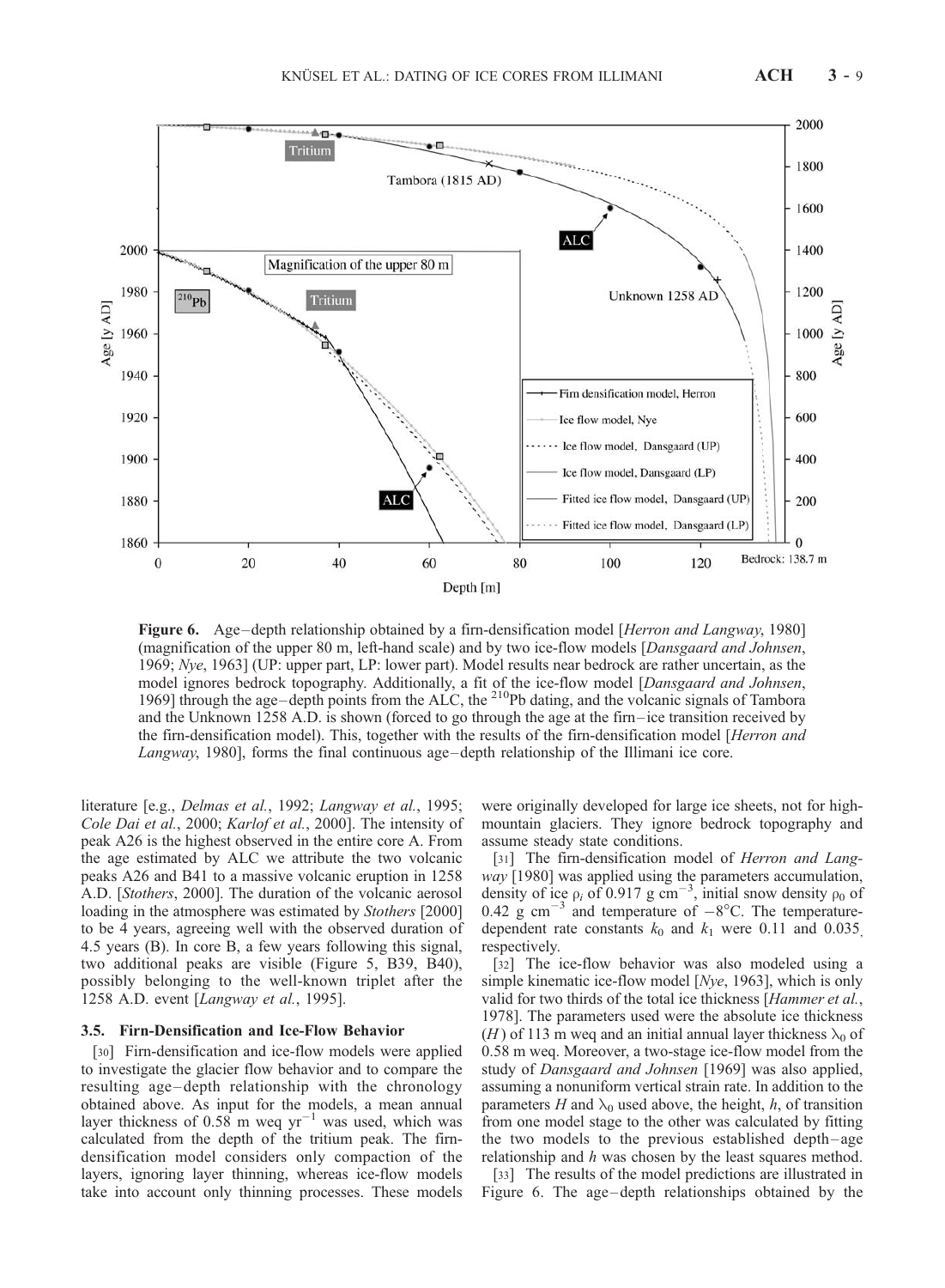firndensification model [Herron and Langway, 1980] and the previously described dating methods agree very well. Good agreement is also observed for the ice-flow models [Nye, 1963; Dansgaard and Johnsen, 1969], but only down to a depth of about 60 m with a corresponding age of 1900 A.D. Deeper in the ice, the annual layers thin out faster than predicted by both models. This is obvious when comparing with the ice-flow model of *Dansgaard and Johnsen* [1969] fitted through age-depth points from ALC, <sup>210</sup>Pb dating, and the volcanic signals of Tambora and the Unknown 1258 A.D. eruption (Figure 6). This faster thinning has already been observed for other midlatitude glaciers [e.g., Thompson et al., 1998]. Possible explanations of this are that steady state conditions are not applicable for midlatitude glaciers or that these ice-flow models were developed for larger, flatter ice sheets, where a horizontal flow is negligible.

[34] The final continuous age – depth relationship of the Illimani ice core is obtained in the firn part from the firndensification model [Herron and Langway, 1980] and in the ice part from the fit mentioned above, taking into account the results from the various dating methods (parameters resulting from this fit are H of 101 m weq and  $\lambda_0$ , of 0.3 m weq).

## 4. Conclusion

[35] The ECM was used for establishing the chronology of two nearby ice cores from the Illimani, demonstrating the potential of this fast screening technique for dating ice cores from high-mountain glaciers. ECM peaks were identified as annual layers using the 1964 A.D. tritium peak as a reference horizon. Counting of annual layers was performed over 125 m or 90% of one of the cores, representing the time period 1200 – 1999 A.D. ECM-based chronologies of both cores showed good agreement. The resulting age –depth relationship was supported by two independent methods, i.e., counting of annual peaks of microparticle concentrations as well as nuclear dating using the 210Pb activity. The estimated accumulated error of ALC with the corresponding age in parentheses is 5 years at 50 m (72 years), 66 years at 100 m (397 years), and 175 years at 120 m (680 years).

[36] ECM peaks larger than a two-sigma limit with duration of at least half a year and with similar signature in both cores were selected and assigned to volcanic eruptions. The very prominent peaks from the major volcanic eruptions of Pinatubo (1991 A.D.), El Chichón (1982 A.D.), Agung (1963 A.D.), Krakatoa (1883 A.D.), Tambora (1815 A.D.), and the Unknown 1258 A.D. were identified in the ECM record and confirm the previously established chronology (Table 2 and Figure 6). Assuming that this identification is correct, the error of ALC is significantly reduced to  $\pm 2$  years in the vicinity of the volcanic time markers and is only determined by the uncertainty in the timing of the arrival of the volcanic plume at the glacier site and the sometimes imprecise eruption date of the volcano. Additionally, approximately halfway between two assigned volcanic signals, the error from ALC can also be reduced due to the fixing of known time markers to (estimated error from ALC in parentheses) 5 years between the volcanic signal of Krakatoa and Tambora at a depth of 69 m (17 years) and to 102 years between the volcanic signal of Tambora and the Unknown 1258 A.D. at a depth of 114 m (120 years).

[37] Using this detailed chronology we can now proceed with a more thorough interpretation of the climatic records preserved in these cores. This will be the subject of future work on this precious midlatitude archive.

[38] **Acknowledgments.** We would like to thank Benjamin Zweifel (ETH Zürich) and Felix Stampfli (FS Inventor AG) for their contribution to the fieldwork, Bernard Pouyaud (IRD, Peru) for leading the drilling operation, and Pierre Ribstein (IRD, France) for the operational support. Appreciation is expressed to Swisscargo and Gondrand AG Schweiz for transporting the ice samples and to Aargauer Zentralmolkerei for storing the ice. We thank Leibao Liu for helping with ECM measurements, Sabina Brütsch for chemical analyses, and Stephan Nyeki and Anne Palmer for correcting the English. The helpful comments of three anonymous reviewers are highly acknowledged. Part of the work was carried out in the frame of the Swiss National Science Foundation project 21-50854.97.

#### References

- Alley, R. B., et al., Abrupt increase in Greenland snow accumulation at the end of the Younger Dryas event, Nature, 362, 527 – 529, 1993.
- Clausen, H. B., C. U. Hammer, C. S. Hvidberg, D. Dahl-Jensen, J. P. Steffensen, J. Kipfstuhl, and M. Legrand, A comparison of the volcanic records over the past 4000 years from the Greenland Ice Core Project and Dye 3 Greenland Ice Cores, J. Geophys. Res., 102(C12), 26,707 – 26,723, 1997.
- Cole Dai, J., E. Mosley Thompson, and L. G. Thompson, Annual resolved Southern Hemisphere volcanic history from two Antarctic ice cores, J. Geophys. Res., 102(D14), 16,761 – 16,771, 1997.
- Cole Dai, J. H., E. Mosley Thompson, S. P. Wight, and L. G. Thompson, A 4100-year record of explosive volcanism from an East Antarctica ice core, J. Geophys. Res., 105(D19), 24,431-24,441, 2000.
- Dansgaard, W., and S. J. Johnsen, A flow model and a time scale for the ice core from Camp Century, Greenland, J. Glaciol., 8(53), 215 – 223, 1969.
- Delmas, R., S. Kirchner, J. M. Palais, and J. R. Petit, 1000 years of explosive volcanism recorded at the South Pole, Tellus, 44B, 335 – 350, 1992.
- Eichler, A., M. Schwikowski, H. W. Gäggeler, V. Furrer, H. A. Synal, J. Beer, M. Saurer, and M. Funk, Glaciochemical dating of an ice core from upper Grenzgletscher (4200 m a.s.l.), J. Glaciol., 46(154), 507 –  $515, 2000$
- Gäggeler, H., H. R. von Gunten, E. Rössler, H. Oeschger, and U. Schotterer, <sup>210</sup>Pb-Dating of cold alpine firn/ice cores from Colle Gnifetti, Switzerland, *J. Glaciol.*, 29(101), 165-177, 1983.
- Ginot, P., Glaciochemical study of ice cores from Andean glaciers, Ph.D. thesis, Dept. Chem. and Biochem., Univ. of Bern, Switzerland, 2001.
- Ginot, P., C. Kull, M. Schwikowski, U. Schotterer, and H. W. Gäggeler, Effects of postdepositional processes on snow composition of a subtropical glacier (Cerro Tapado, Chilean Andes), J. Geophys. Res., 106(D23), 32,375 – 32,386, 2001.
- Ginot, P., M. Schwikowski, U. Schotterer, W. Stichler, H. W. Gäggeler, B. Francou, R. Gallaire, and B. Pouyaud, Potential for climate variability reconstruction from Andean glaciochemical records, Ann. Glaciol., 35,  $443 - 450$ , 2002a.
- Ginot, P., F. Stampfli, D. Stampfli, M. Schwikowski, and H. W. Gäggeler, FELICS, a new ice core drilling system for high-altitude glaciers, in Proc. of the Workshop ''Ice Drilling Technology 2000'', Mem. Natl. Inst. Pol. Res., Spec. Issue, vol. 56, pp. 38 – 48, 2002b.
- Hammer, C. U., Acidity of polar ice cores in relation to absolute dating, past volcanism, and radioechos, J. Glaciol., 25(93), 359 – 372, 1980.
- Hammer, C. U., Initial direct current in the buildup of space charges and the acidity of ice cores, J. Phys. Chem., 87, 4099 – 4103, 1983.
- Hammer, C. U., H. B. Clausen, W. Dansgaard, N. Gundestrup, S. J. Johnsen, and N. Reeh, Dating of Greenland ice cores by flow models, isotopes, volcanic debris, and continental dust, J. Glaciol.,  $20(82)$ ,  $3-26$ , 1978.
- Hammer, C. U., H. B. Clausen, and C. C. Langway Jr., Electrical conductivity method (ECM) stratigraphic dating of the Byrd Station ice core, Antarctica, Ann. Glaciol., 20, 115 – 120, 1994.
- Herron, M. M., and C. C. Langway Jr., Firn densification: An empirical model, J. Glaciol., 25(93), 373 – 385, 1980.
- Kameda, T., H. Narita, H. Shoji, F. Nishio, Y. Fujii, and O. Watanabe, Melt features in ice cores from Site J, southern Greenland: Some implications for summer climate since AD 1550, Ann. Glaciol., 21, 51–58, 1995.
- Karlof, L., et al., A 1500 year record of accumulation at Amundsenisen western Dronning Maud Land, Antarctica, derived from electrical and radioactive measurements on a 120 m ice core, J. Geophys. Res., 105(D10), 12,471-12,483, 2000.